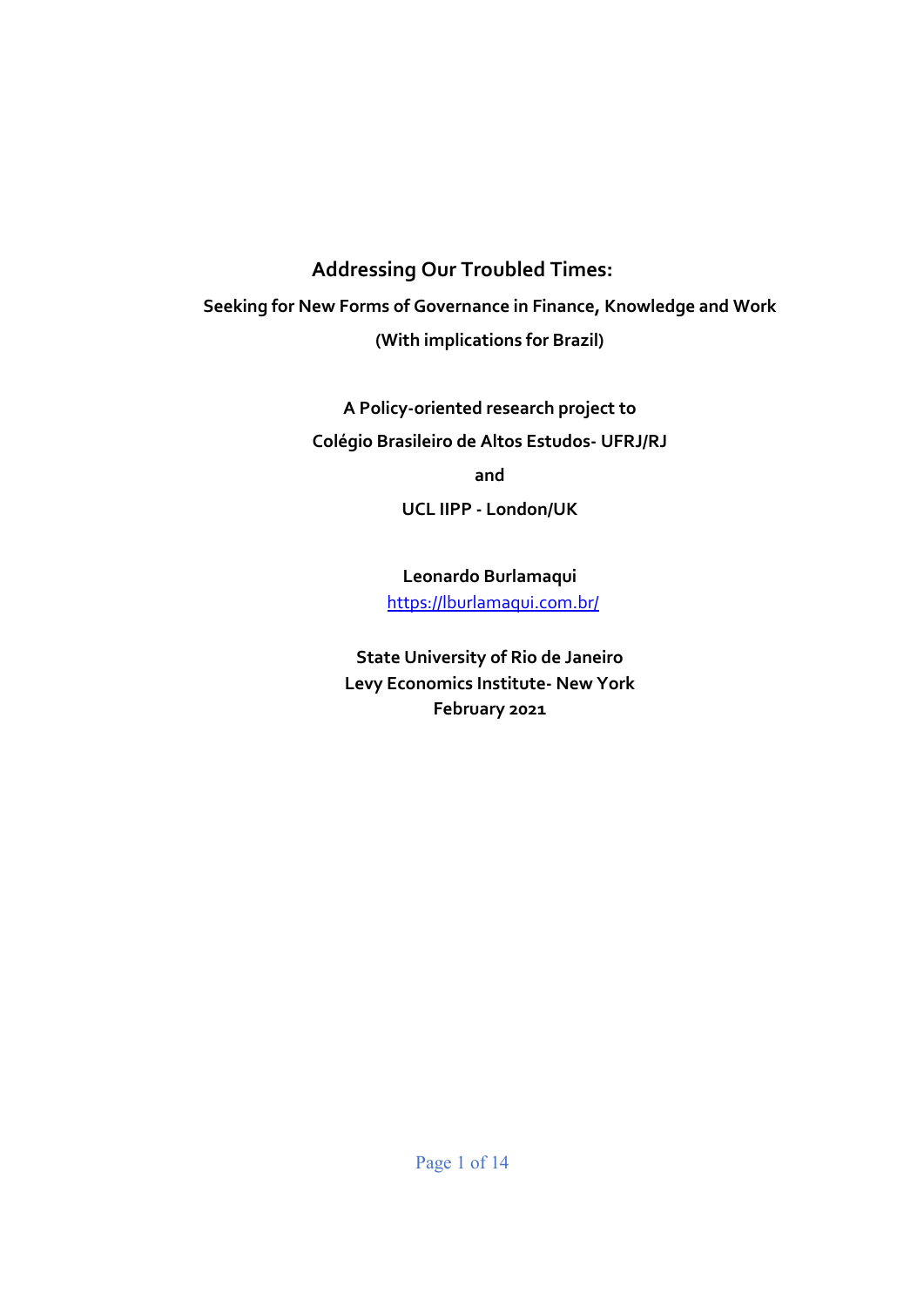#### **1- Introduction**

Emerging in January–February 2020, the coronavirus pandemic paralyzed huge parts of the planet in weeks. It not only infected the population but injected a gargantuan dose of uncertainty into the global system. In that regard, as in many others, it is a phenomenon without precedent (Burlamaqui and Torres: 2020, Gans: 2020, Rickards: 2021). However, the root-cause of the problems we face, beyond the virus-induced economic contraction and human-life's destruction, is a full-bodied crisis of Governance; a crisis produced largely by the spread of the Neoliberal ideology, and its 'market-fundamentalist' policy package, to most parts of western capitalism since the eighties (Slobodian: 2018, Mirowski, Plehwe, and Slobodian, eds: 2020).

At the present time, January 2021, we are witnessing, simultaneously, a health crisis, an economic crisis, and aggravated social and political polarization, as well as a crisis of State capacity, international cooperation, and trust (Micklethwait and Wooldridge:2020). Both "known unknowns" and "unknown unknowns" abound, but one fact is certain: we live in troubled times. Few would dispute that. However, as Schumpeter remarked way back in 1927, commenting on the transformations taking place at that time, 'the disagreement is about how to interpret that'.

In that regard, as Nancy Fraser has aptly put it back in 2014 while referring to the "Global Financial Crisis", the thought of Karl Polanyi affords a promising *starting* point for the task at hand. His way of conceptualizing the dynamics of capitalism was both interdisciplinary and multilayered. The Polanyian lens allows us to distinguish at minimum a triple dimension in our own unfolding 'Great Transformation'.

In that sense, the present – COVID-19- crisis is, apart from the devastating loss of hundreds of thousands of human lives, a follow-up of 2008-2009. It consists of a) a profound economic contraction coupled with unemployment, hunger, financial instability, and debt expansion almost everywhere; b) an ongoing ecological degradation encompassing persistent global warming, worsening pollution, resource exhaustion, and new forms of bio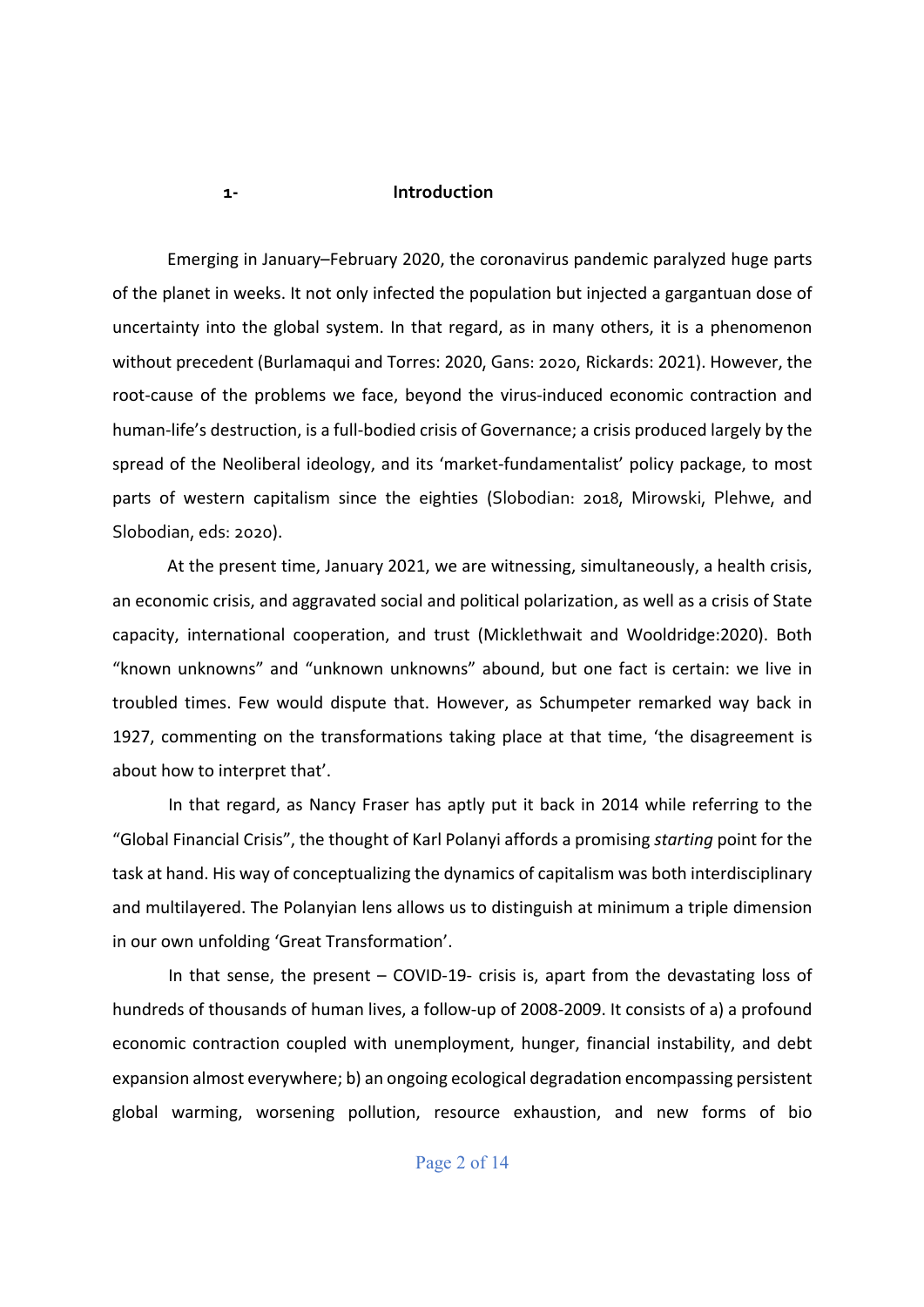commodification that penetrate nature's very core; and c) an acute social disintegration shown by devastated regions, increasing inequalities, deaths of despair, an already deep immigration crisis, and the rapid rise of a precariat produced by the AI and robot revolution ( Fraser: 2014,543. Also, Parenti: 2011, Standing: 2014, Case and Deaton: 2020).

This has opened up a huge window for Polanyian 'political counter movements' of a left- and especially right-wing nature. Politically, we are confronting a very unusual blending of a 'Rebelión de las masas' (Ortega y Gasset) with a 'Revolt of the Elites' (Lasch). Moreover, this political Frankenstein has been equipped, by the big tech social media platforms and television networks, with both the instruments and the echo chamber to become a global mass movement.

In that regard, the storming of the US Capitol on January 6, 2021, will remain as an almost unthinkable stain in US history forever. But the nonviolent German far-right protesters that surrounded Germany's Parliament in August should not be underplayed. In sum, the socio-political scaffolding of western capitalism may be at stake. And the term 'western' is critical here. It adds a geopolitical dimension to the current crisis.

It's becoming clear that there is a growing east-west divide on multiple fronts, from state capacity to economic resilience, to social trust and behavior, and with regard to political leadership. Not only is US hegemony<sup>1</sup> is waning and China unmistakably on the rise, but the trust in both western liberalism and liberal democracy itself is under siege (Mahbubani:2020).

The present project seeks to contribute on how to frame our "troubled times" and what policies and institutional reforms should take place in order to address them. It does that by examining four (big) topics which are critical for understanding the sources of *discontents* we, in the west, face today: the neoliberal ideology, knowledge, finance, and work. The theoretical background for our study comes from several sources, and authors, but four stand out as providing the major foundations: Polanyi, Schumpeter, Keynes and Minsky.

From Polanyi we rekindle the concepts of fictitious commodities and political countermovments, as already mentioned above, in order to stress the multilayered and

<sup>&</sup>lt;sup>1</sup> Except for the Dollar hegemony which still gives the US a robust resilience in the 'geo-financial' landscape.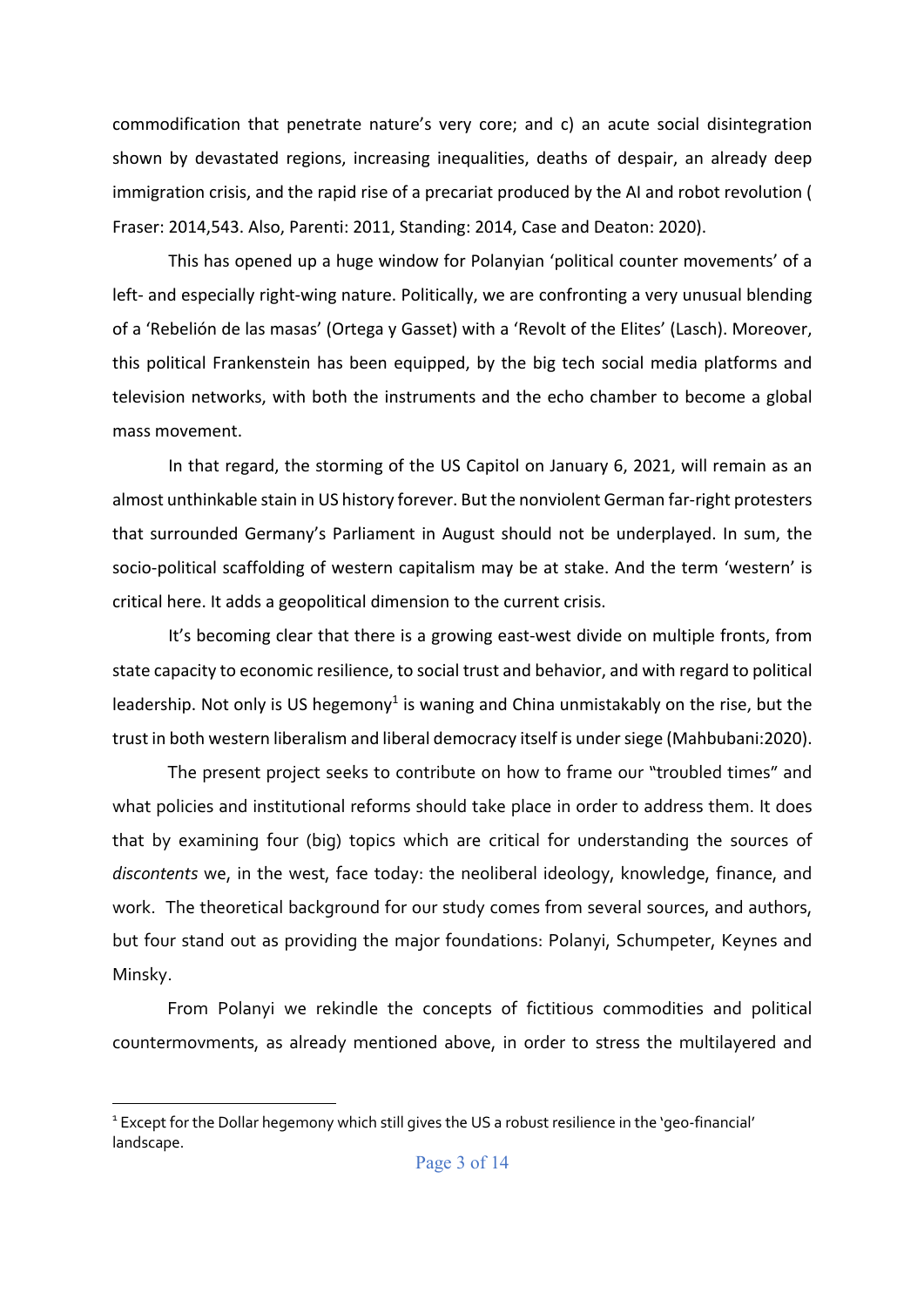interdisciplinary nature of the present crisis, as well as the dysfunctional governance systems which are at its root (Block and Somers: 2014). His framework also enables us to link directly the social, ecological and financial dimensions of the problems we face, allowing for a broader perspective in addressing them.

In particular, as Holmes sharply suggests, Polanyi's broader critique of the costs of commodification upon people, communities and the environment, which might give us pause as we witness the extension of market mechanisms into traditionally non- marketized domains such as public services (Holmes: 2014, 527). The newest crop included financial and environmental regulation, health insurance, social security, prisons, and national defense<sup>2</sup>.

From Schumpeter we rescue his celebrated 1942'book Capitalism Socialism and Democracy, especially his take on relationships among creative destruction, corporate capitalism and socialism leading to the implication – almost hidden in the book– that "creative destruction management", or governing the market, can make the system more efficient and more stable than unfettered creative destruction<sup>3</sup> (Schumpeter: 1942, Wade: 1990, Burlamaqui and Kattel[eds]: 2019).

From Minsky, we pick his "financial keynesianism" and especially the "financial instability hypothesis" as well as its policy implications. Namely, the key insight that capitalism is first and foremost a financial system which is prone to generate endogenous processes of financial fragility, economic instability and financial crashes (Minsky: 1975 and 1980). The implications of that analytical perspective are straightforward: the need for a "big

<sup>&</sup>lt;sup>2</sup> We will not delve into the ecological dimension of the crisis, except for a few mandatory observations to highlight the linkages with the other dimensions. Climate change by itself constitutes a topic for a dedicated research. It will be "in the frame", but not explored. 3 The boldness of *CSD*, announced by its title, consists in linking *politics* and *social structures* to the

*economy*, instead of simply discussing economic evolution per se. The task Schumpeter embraces is rather to connect economic transformation with institutional, political and cultural changes, as well. In this, lies, perhaps, the most fundamental relevance of *CSD* for today. In times when many governments and international organizations are seeking ways how to make innovation and institutional reform serve wider societal challenges – the challenges coming from the impact of industry 4.0, AI or climate change – *CSD* offers, we suggest, the most provoking framework for a comprehensive understanding not only of the "economics of innovation", but also of its "politics", of its impacts on the social strata, interest groups and corporations which gain, but also the ones who suffer, from fast paced structural transformation and how they react to it (Taylor 2016 and Juma 2016 explore this avenue in more detail).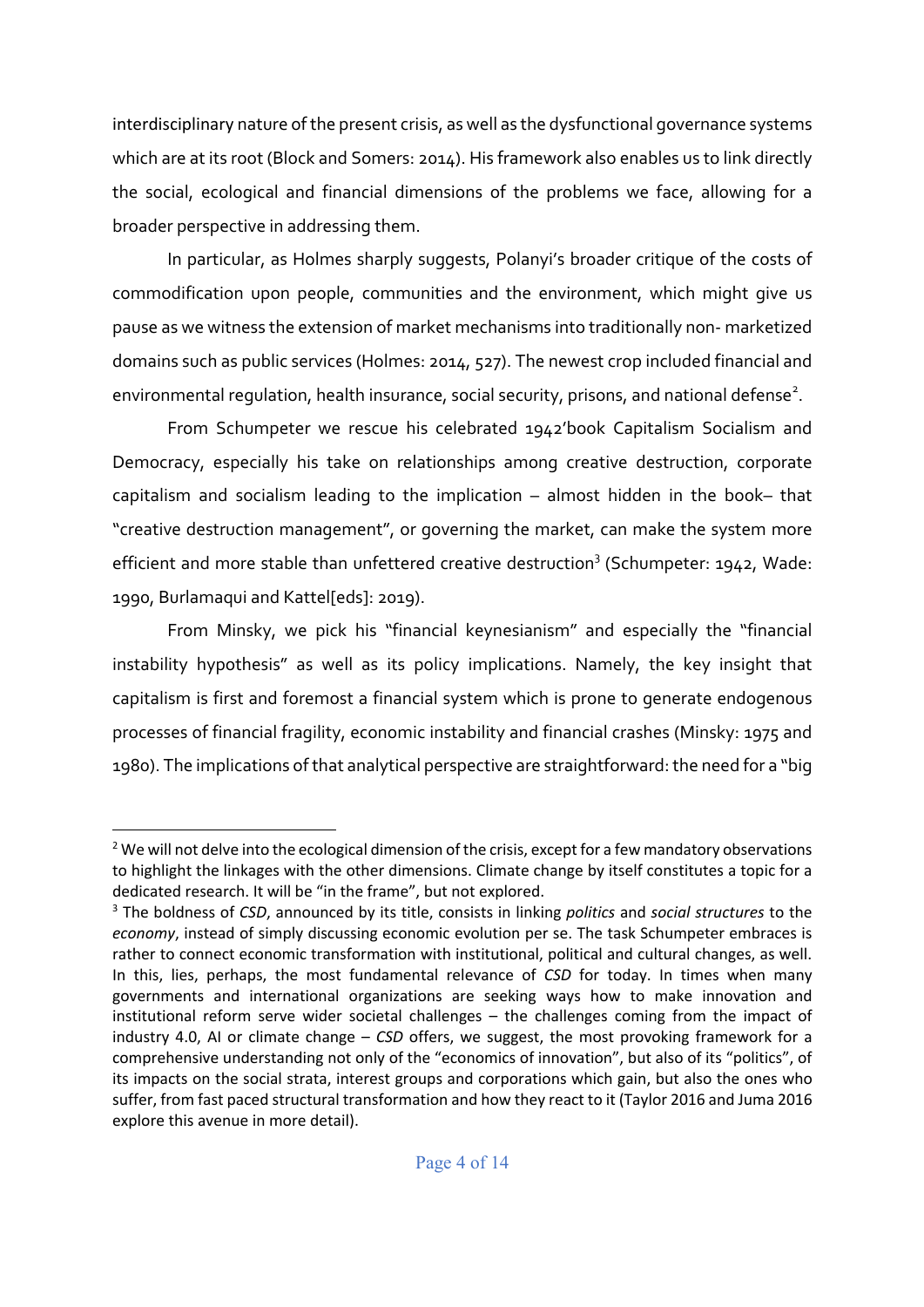bank", a "big government" (including an employer of last resort program) and dynamic financial regulation - or proactive financial governance (Minsky: 1986 a, 1986 b, 2013, Kregel: 2014, Gabor: 2020).

From Keynes we go back to the General Theory and to his Essays on Persuasion, and especially his highly original take on the future of work displayed in "The Economic Possibilities of Our Grandchildren". In those writings we recast Keynes' advocacy for the need for a comprehensive "socialization of investment" in order to achieve and maintain full employment as well as his ideas on how to radically reshape the relationship between work, income and technological progress (Keynes: 1930, 1936, Pecchi and Pisa eds: 2008, Skidelsky and Skidelsky: 2013). Revolutionary when written, as well as today, Keynes diagnosis points to the need for a total overhaul in the way work and employment are governed in face of both weaking effective demand and radical technological change.

A few contemporary examples of the problems resulting from the failure to deal with those issues within a coherent analytical structure should make the case for the suitability of the project.

The first is the absence of a conceptual framework with which to interpret today's crisis, as referred above, as a multidimensional phenomenon, encompassing not only economy and finance, but also ecology, society and politics (Fraser: 2014, 541). Bringing back Polanyi's "analytical scaffolding" provides us with the lens to link, almost directly, the financial instability which exploded in the Lheman bankruptcy giving rise to the "Global financial crisis" of 2007-2009, with the neoliberal financial governance structures that allowed it to happen (Tooze: 2018).

Polanyi's "political countermovments" also casts light into the connection between the financial crisis's damage to "main street" and the eruption of protest actions such as "occupy Wall-Street", the "Tea-party", "Podemos", the rise of conservative populism, right wing movements, and governments, in Turkey, Italy, Poland, the US (Trump) and the UK (Brexit and the ascent of Johnson). In short, Polanyi's analytical framework can – and should – be extended to interpret "the origins and meaning of our populist times" (See Holmes: 2018).

Page 5 of 14 The second example points to the broader implications of expanding the concepts of entrepreneurship and innovation. In *CSD*, Schumpeter suggests that the entrepreneurial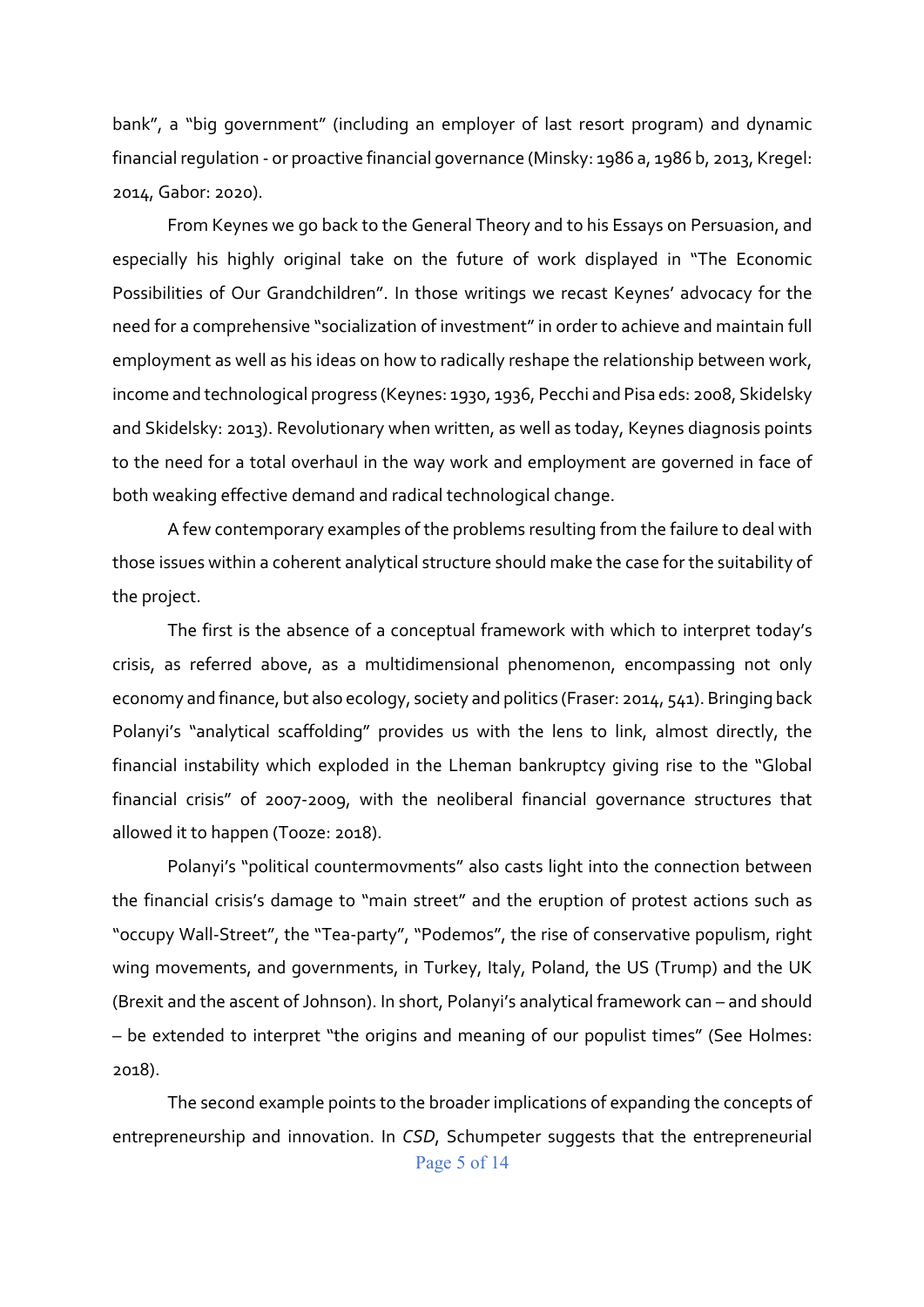function should be expanded to include corporations besides individuals. However, this implies broadening the generation of "schumpeterian profits" by linking it to a process whereby profits are merged with rents, thus giving rise, through a retained stream of income collected via innovation diffusion, trade secrets and intellectual property protection, to the oligopolistic firm. This brings in a complex mix of economic, social, and political results which deserves attention. (Burlamaqui and Kattel: 2019, introduction, Callegari:2019 chapter 3).

When entrepreneurs and rent seekers inhabit the same individual, organization or social strata, both economics and politics tend to become much harder to decipher. Top technological performers can also be tax-avoiding experts and lobbyists advocating for strong rent-seeking rules and regulations legalizing tax heavens, off-balance sheet operations and strong intellectual property regimes.<sup>4</sup>

The cases of Apple, Google, Amazon and the "new digital monopolies", in particular, and the financialization of formerly "industrial conglomerates", in general, are cases in point. This is a discussion that is catching fire in the specialized media and already has the European Commission trying to counteract it through its competition policy decisions – including huge fines on Microsoft, Facebook, Google, and others (Foroohar: 2019). Updating Schumpeter's analysis to explain how "modern digital monopolies" demand public action – knowledge governance to be sure – in order to reassure competition by means of creative destruction management, and also – crucially- democratic politics can certainly help in this matter<sup>s</sup>.

Our third example refers to finance. Although finance is crucial for development and structural change, as Schumpeter pioneered in stressing, the *financialization of the economy* does not promote development. On the contrary, it impairs it (Guttman: 2016, Kregel: 2017, Mazzucato and Wray: 2019). And this is largely because, as Minsky stressed, the "banker" is not only the ephor of capitalism, but also its key source of instability (Minsky: 1990). Following this thread of analysis, the fact is that when finance runs "free" it tends to become

<sup>&</sup>lt;sup>4</sup> Big Finance and Big Tech maintain armies of very well-trained lawyers for all those issues. Big Pharma is the sector which excels in lobbying for rent-seeking IP-based regimes. See Bessen and Meurer (2008) for an apt discussion of this subject.

 $5$  Relevant titles here include Moazed, A. and Johnson, N.L., 2016. Modern monopolies: what it takes to dominate the 21st century economy. St. Martin's Press. Dumaine, B., 2020. Bezonomics: How Amazon Is Changing Our Lives and What the World's Best Companies Are Learning from It. Scribner. Foroohar, R., 2019. Don't be Evil: The Case Against Big Tech. Penguin UK.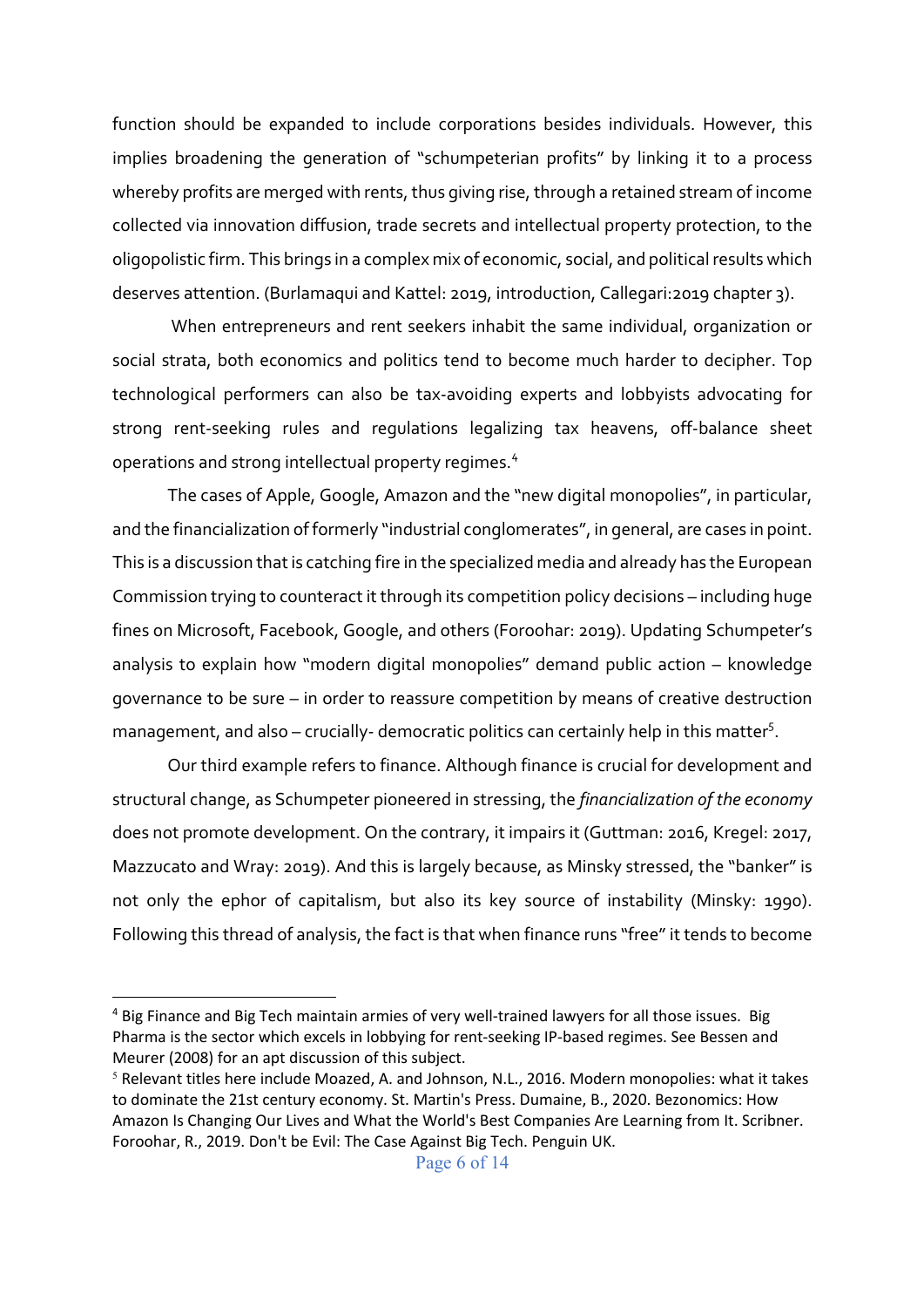self-destabilizing and prone to destructive entrepreneurship.<sup>6</sup> The financial system instead of financing development starts to finance itself and to "go Ponzi". Overleveraging, pure speculation, value-destructing financial innovation and even fraud replaces long-term funding (Mazzucato: 2018 and 2021, Burlamaqui and Torres: 2020)<sup>7</sup>.

The global financial crisis of 2007-2009 and the decade that followed it offers a plethora of lessons in that regard. (Tooze: 2018). China offers the counter case and proves Minsky (and Keynes) right: Big bank, big government and dynamic financial regulation avoided the financial casino and the financial crisis (Burlamaqui: 2020). The need for strong financial governance seems to be a given. The remaining question is: how to structure those governance tools in an age still plagued with the idea of "the benefits of austerity", financial globalization and scattered political will for strong government action in the fiscal realm?<sup>89</sup>

Our final example refers to jobs, work and income. As noted above, Keynes finishes his General Theory claiming that "I conceive, therefore, that a somewhat comprehensive socialization of investment will prove the only means of securing an approximation to full employment…though this need not exclude all manner of compromises and of devices by which public authority will cooperate with private initiative" (Keynes, 1936: p 377-8). This statement, and its political implications, are still worth revisiting and reworking, and

<sup>&</sup>lt;sup>6</sup> Schumpeter had already pointed to that possibility when describing the "secondary wave" in *Business Cycle*. See Burlamaqui: 2019, chapter 1 for the relevant passages on that matter.

 $7$  Relevant titles here include Kregel: 2007. "The Natural Instability of Financial Markets". Working Paper No. 523. The Levy Economics Institute of Bard College Hudson, M.W., 2010. The Monster: how a gang of predatory lenders and Wall Street bankers fleeced America--and spawned a global crisis. Macmillan. Krippner, G.R., 2011. Capitalizing on crisis: The political origins of the rise of finance. Harvard University Press. Foroohar, R., 2016. Makers and Takers: How Wall Street Destroyed Main Street. Currency. Guttmann, Robert. *Finance-led capitalism.* Palgrave Macmillan, 2016.

<sup>&</sup>lt;sup>8</sup> That might be changing with the recent, very successful, policy interventions of FED's chairman Jay Powell and the upcoming Biden administration's policy agenda, as well as the intellectual U-turn from key "insiders" like Blanchard, Summers and Furnam; and – especially- the arrival to key power positions by Kristalina Georgieva (IMF), and Janet Yellen (US Treasury). However, a radical change in macro-financial governance is still ahead.

 $9$  Relevant titles here include: Krippner, G.R., 2011. Capitalizing on crisis: The political origins of the rise of finance. Harvard University Press. Calhoun, C., Derluguian, G. and Derluguian, G.M. eds., 2011. Business as usual: the roots of the global financial meltdown. NYU Press. Helleiner, E., 2014. The status quo crisis: Global financial governance after the 2008 meltdown. Oxford University Press. Kregel, J., 2017. "Isms" and "Zations": on fictitious liquidity and endogenous financialization. Economia e Sociedade, 26, pp.879-893.Howell, M.J., 2020. Capital Wars: The Rise of Global Liquidity. Springer Nature.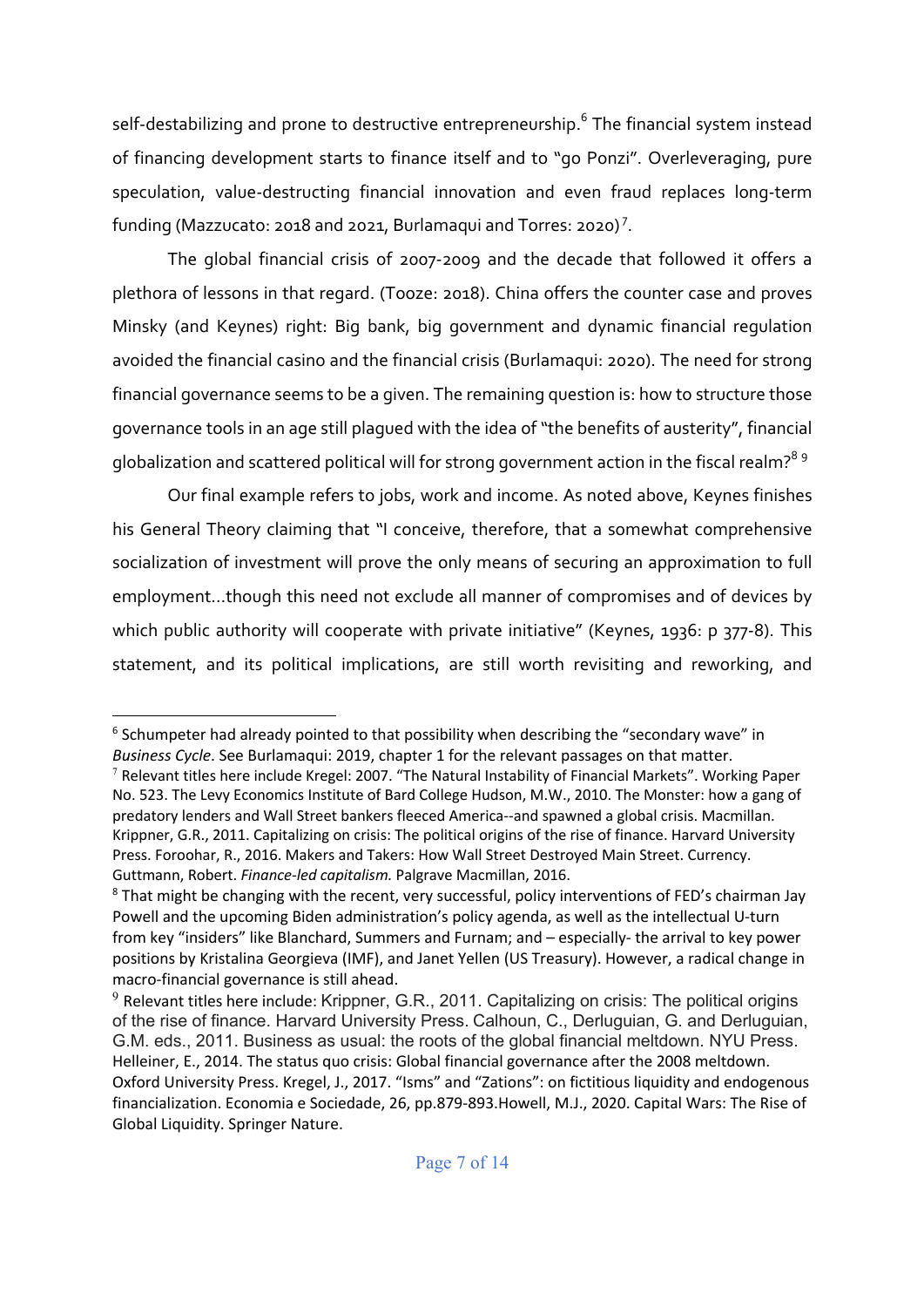Minsky's employer of last resort policy package advances the theme. Furthermore, this is a subject bound to be hotly discussed in the US, since it is one of Bernie Sanders' policy proposals which still might get some track under President Biden's agenda (Kelton: 2020, Tcherneva:2020).

Keynes, however, was even much bolder than that. Writing in 1930 when the world economy was sliding to the biggest depression know in capitalism's history, he proclaimed that:

"We are suffering just now from a bad attack of economic pessimism. It is common to hear people say that the epoch of enormous economic progress which characterised the nineteenth century is over; that the rapid improvement in the standard of life is now going to slow down – at any rate in Great Britain; that a decline in prosperity is more likely than an improvement in the decade which lies ahead of us" I believe that this is a wildly mistaken interpretation of what is happening to us. We are suffering, not from the rheumatics of old age, but from the growing-pains of over-rapid changes, from the painfulness of readjustment between one economic period and another(Keynes: 1930 pp 358)"

This was a heretic diagnosis and Keynes, to be sure, was echoing previous claims by John Stuart Mill, and Karl Marx. In this essay he "comforted his readers with the thought that capitalism, by generating the income and wealth needed to abolish poverty, would abolish itself, freeing mankind, as Keynes put it to live "wisely and agreeably and well" (Keynes: 1930, 360. See also Skidelsky: 2019). He turned to be right on spot, in the sense that the problems confronted by capitalism then (and now) do not come from the "weakness of the supply side" – scarcity - but from excessive liquidity creation and lack of effective demand.

The problem here is that this type of "secular stagnation" (Summers: 2016) we currently face, which ultimately returns us back to the impact of "full automation" and "financialization" on jobs and income inequality, is not an economic problem *per se*, but rather a political and institutional issue. Thus, the task ahead is to inquire what are the policy tools, institutional reforms *and political coalitions* needed for properly "govern work and income" in an age of technological creativity and material abundance, not scarcity, in order to free mankind, as Keynes put it to live "wisely and agreeably and well". It seems utopian,

#### Page 8 of 14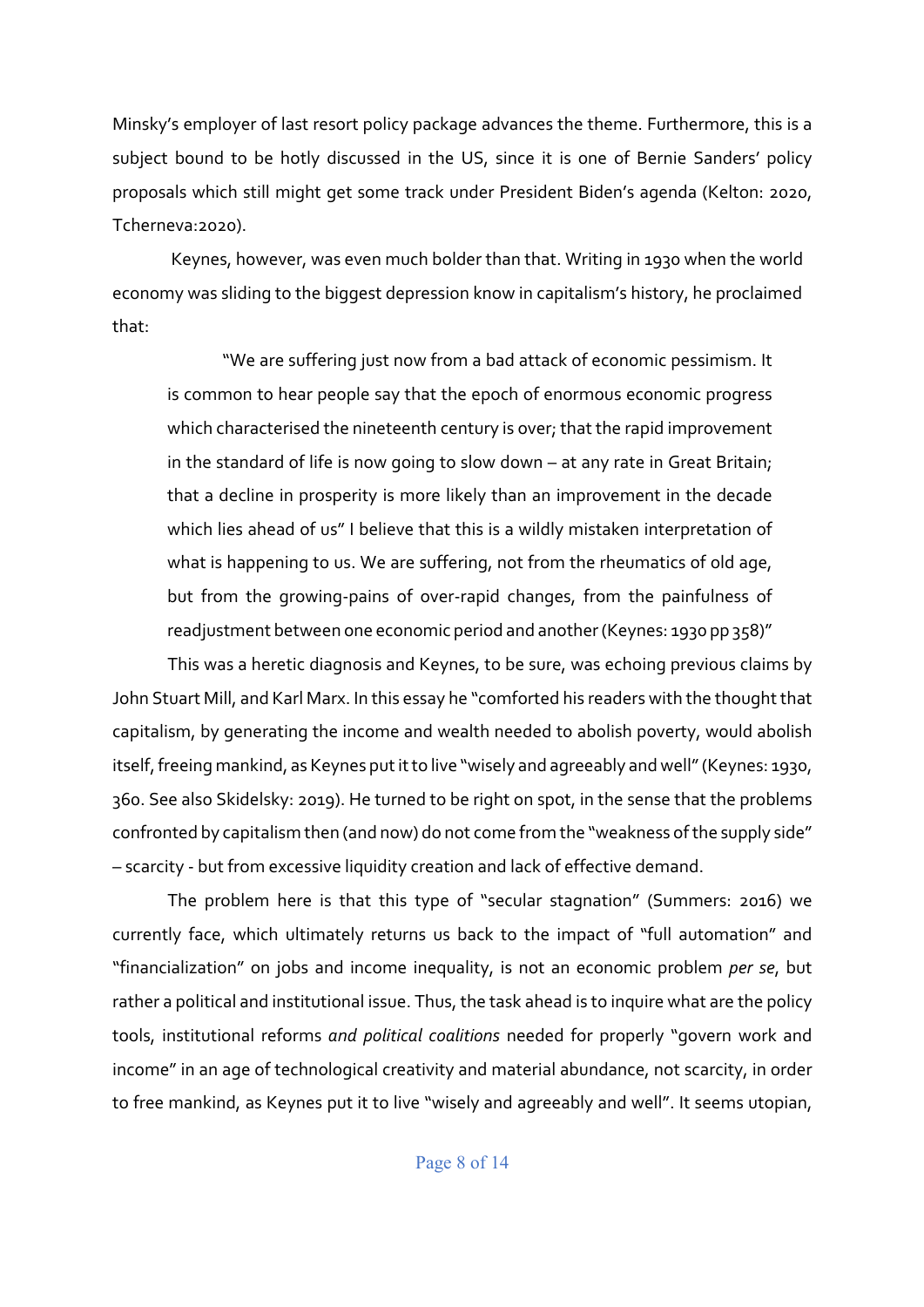but it's far from it. It's the major institutional reform about to confront western capitalism in order to prevent a "Blade Runner" society in the coming decades (Frase: 2016)<sup>10</sup>.

On that front it is worth recalling Daniel Bell's sharp comment that 'the Nation State has become too small for the big problems of life, and too big for the small problems of life', which translates as the need for not only a higher level of state involvement, but also a very different set of state capabilities and social embededdness (Kattel, Drechsler and Karo: 2019). Looking ahead, Gramsci's 'pessimism of the Intellect coupled with the optimism of the Will' will surely have to take a front seat (See Zuckerman: 2021 for an optimistic take on that).

Summing up, in the context of our troubled times, increased radicalization of political ideologies and political parties and increasing influence of new information diffusion technologies by social media and Sovereign States – both real and fake – on voter behavior along with the availability of big data-based tools to gauge and "direct" voter conduct, as evidenced by the recent Cambridge Analytica scandal and Russia's meddling in the U.S 2016 election, show that proper Governance, in all those spheres we referred above, is seriously lacking (Krastev; 2013, Benkler, Faris, and Roberts: 2018).

Bridging the insights and analytical frameworks these four major interpreters of capitalism, and their analyses of its major shortcomings, serve as a solid *starting point* to address our, quite explicit, 'fault lines'. The questions at hand are not new. But the answers have to be. The works and authors mentioned above are already travelling that road. This is also the aim of this project proposal and of the study ahead.

<sup>&</sup>lt;sup>10</sup> Relevant titles here include: Skidelsky, R: "The Good Life After Work" in Social Europe, May 2019. Pecchi, L. and Piga, G. eds., 2008. Revisiting Keynes: economic possibilities for our grandchildren. Cambridge: MIT Press. Susskind, R.E. and Susskind, D., 2015. The future of the professions: How technology will transform the work of human experts. Oxford University Press, USA.Susskind, D., 2020. A World Without Work: Technology, Automation and how We Should Respond. Penguin UK. Lee, K.F., 2018. AI superpowers: China, Silicon Valley, and the new world order. Houghton Mifflin Harcourt.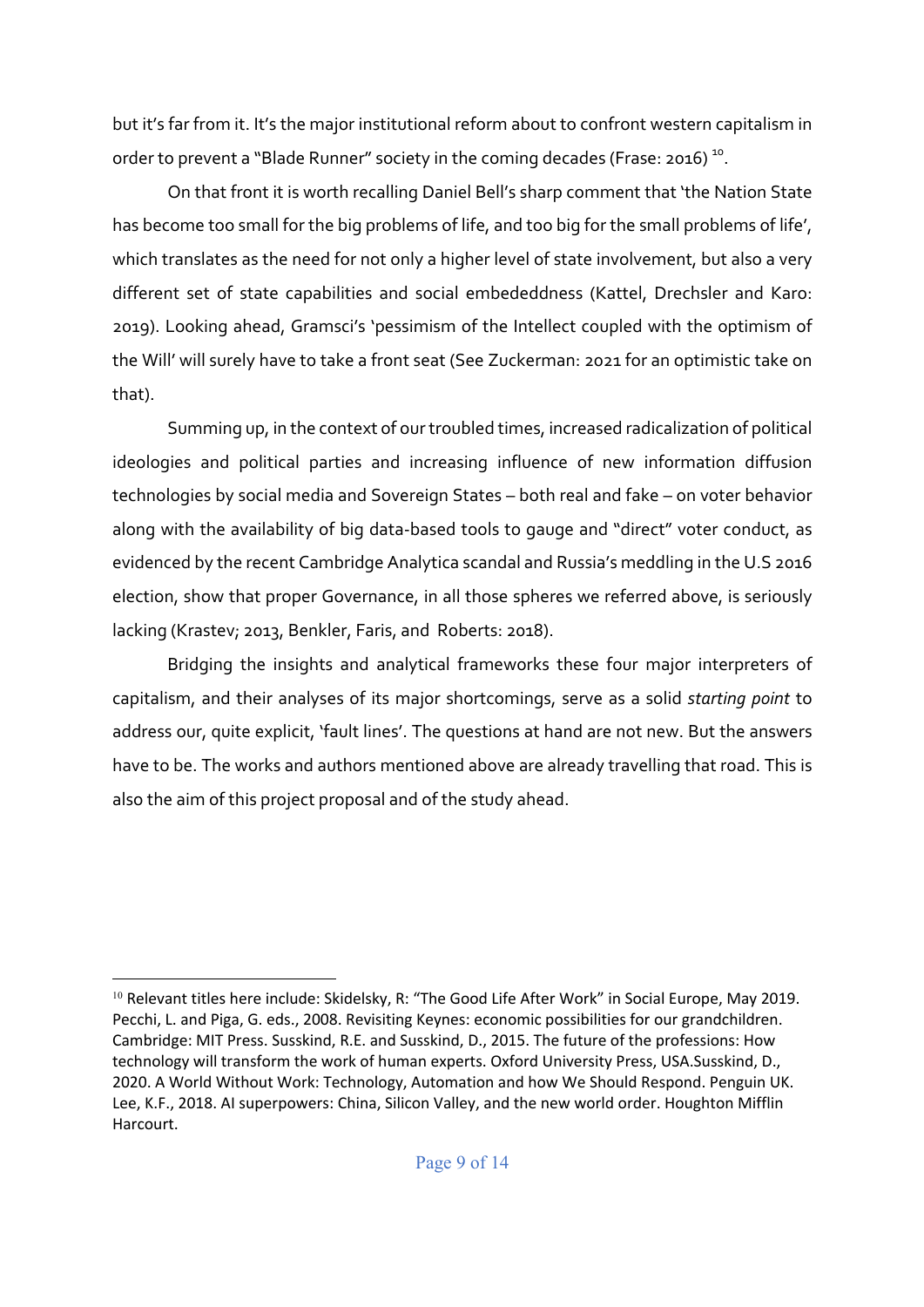## **2- Research themes and Project Structure:**

a) Introduction

b) Fictitious commodities and market fundamentalism: The need to upend the Neoliberal ideology.

c) Financialization and the perils to productive innovation and social equality: the need for Financial Governance

d) Modern monopolies and the perils to competition and democracy: the need for Knowledge Governance.

e) Technological change, corporate power and democracy for the few: the need for Work-Employment-Income Governance.

f) Conclusion

# **3- Work Plan:**

The plan is to write a **booklet** with the four themes tied to each other and flowing to a coherent and policy-oriented conclusion which would also include some general implications for Brazil extracted from the topics examined. Furthermore, the topics (b), (c) , (d) and (f) would also be publishable independently, as **papers**, and could generate **discussion workshops** for social science's graduate programs and seminars. Finally, the project is intendent as a development and refinement of themes already present, although not properly developed, in Burlamaqui, L., & Kattel, R. Eds. (2019). *Schumpeter's Capitalism, Socialism and Democracy: A Twenty-First Century Agenda*. Routledge.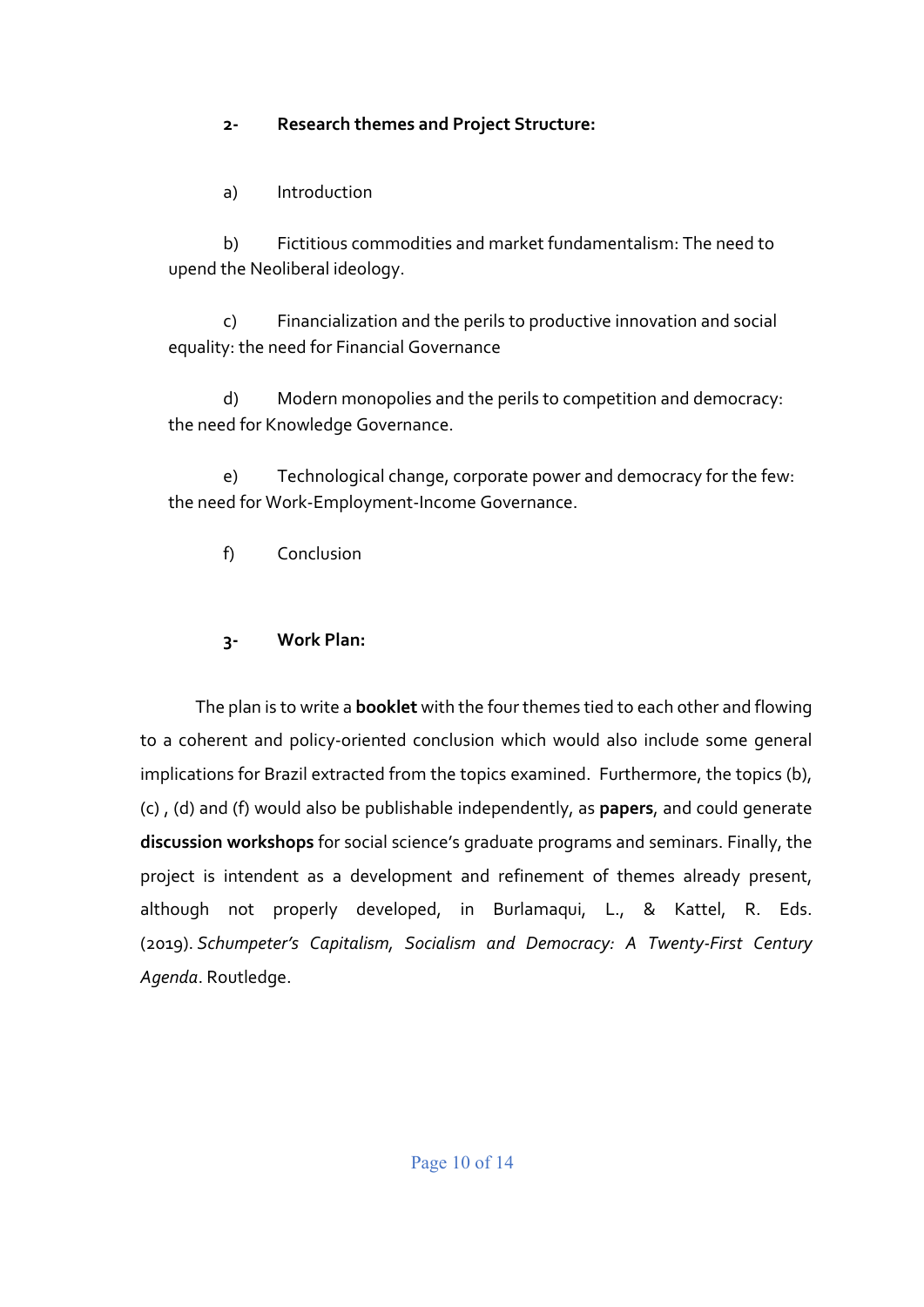#### **4- Project timeline: September 2021- August 2022.**

**September 2021 – February 2022: Basic research.**

**February 2022 -April 2022: First drafts and discussion workshops**

**April 2022 – July 2022: Second drafts, lectures and conference presentation**

**August 2022- Research report, paper's submissions and booklet into print.**

## **5- References and additional bibliography for the project (Not complete)**

- Andersen, E. S.: 2009. *Schumpeter's evolutionary economics: a theoretical, historical and statistical analysis of the engine of capitalism*. Anthem Press.
- Bessen, J. and M.J. Meurer. 2008. *Patent Failure: How Judges, Bureaucrats, and Lawyers Put Innovators at Risk*. Princeton University Press.
- Benkler, Y., Faris, R. and Roberts, H., 2018. Network propaganda: Manipulation, disinformation, and radicalization in American politics. Oxford University Press.
- Bessen, J. 2015. *Learning by Doing: The Real Connection between Innovation, Wages, and Wealth*. New Heaven, Yale University Press.
- Block, F and Keller, M (eds). 2011. *State of Innovation: The U.S. Government's Role in Technology Development.* Boulder, Colorado: Paradigm.
- Block, F. and Somers, M.R., 2014. *The power of market fundamentalism*. Harvard University Press.
- Burlamaqui, L. 2006. "How Should Competition Policies and Intellectual Property Issues Interact in a Globalised World? A Schumpeterian Perspective." Working Papers in Technology Governance and Economic Dynamics no. 6. Available at http://technologygovernance.eu/files/main//2006042407123939.pdf.
- Burlamaqui, L. (2020). Schumpeter, the entrepreneurial state and China. UCL Institute for Innovation and Public Purpose, Working Paper Series (IIPP WP 2020-15). Available at: https://www.ucl.ac.uk/bartlett/public-purpose/wp2020-15
- Burlamaqui, L. and Torres Filho, E., 2020. The COVID-19 Crisis: A Minskyan Approach to Mapping and Managing the (Western?) Financial Turmoil. *Levy Economics Institute, Working Papers Series*.
- Burlamaqui, L., Castro, A. C., & Kattel, R. (Eds.). (2012). Knowledge governance: Reasserting the public interest. Anthem Press.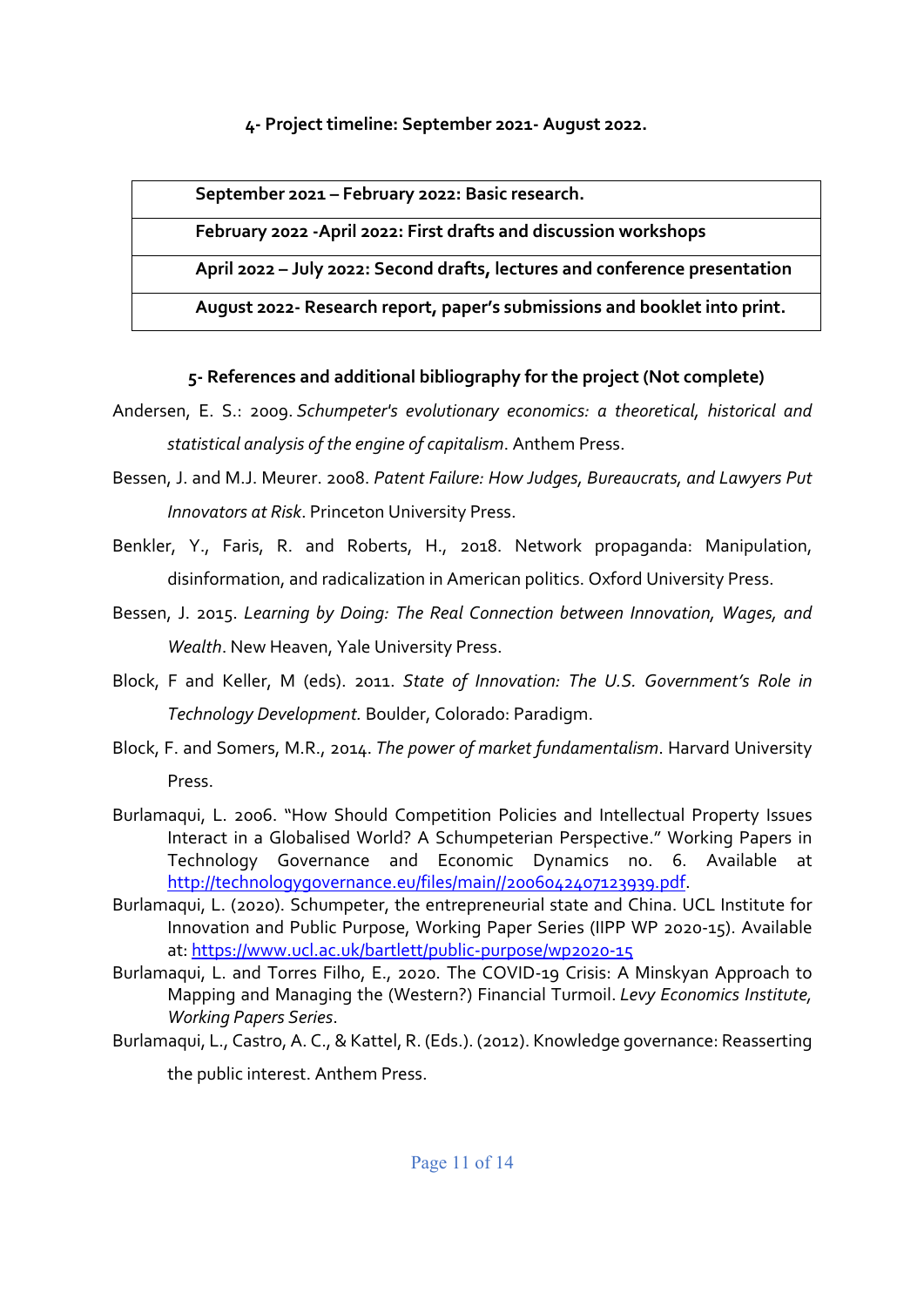- Burlamaqui, L., & Kattel, R. Eds. (2019). *Schumpeter's Capitalism, Socialism and Democracy: A Twenty-First Century Agenda*. Routledge.
- Case, A. and Deaton, A., 2020. *Deaths of Despair and the Future of Capitalism*. Princeton University Press.
- Frase, P., 2016. Four futures: Life after capitalism. Verso books.
- Fraser, N., 2014. Can society be commodities all the way down? Post-Polanyian reflections on capitalist crisis. Economy and Society, 43(4), pp.541-558.
- Gabor, D: 2020. "Critical macro-finance: A theoretical lens" in Finance and Society  $6(1): 45-55$
- Gans, J: 2020. Economics in the Age of COVID-19 ,MIT Press .
- Heertje, A Ed: 1981. *Schumpeter's Vision – Capitalism Socialism and Democracy After 40 years.*  New York, Praeger.
- Holmes, C: 2014: "A post-Polanyian political economy for our times" in Economy and Society Volume 43 Number 4 November 2014: 525–540.
- Holmes, C., 2018. Polanyi in times of populism: Vision and contradiction in the history of economic ideas. Routledge.
- Johnson, C. 1982. MITI and the Japanese Miracle: The Growth of Industrial Policy: 1925-1975. Stanford: Stanford University Press.
- Juma, C. 2016. Innovation and its Enemies*: Why People Resist New Technologies*. Place: Oxford University Press.
- Kattel, R., Drechsler, W. and Karo, E. 2019. Innovation bureaucracies: How agile stability creates the entrepreneurial state. UCL Institute for Innovation and Public Purpose, Working Paper Series (IIPP WP 2019-12). Available at: https://www.ucl.ac.uk/bartlett/public-purpose/wp2019-12
- Kelton, S., 2020. *The deficit myth: modern monetary theory and the birth of the people's economy*. Hachette UK.
- Keynes, J. M. 1930. Economic possibilities for our grandchildren. In Essays in persuasion (pp.

321-332). Palgrave Macmillan, London.

- Keynes, J.M. 1936. The General Theory of Employment, Interest and Money. New York: Harcourt Brace.
- Krastev, I., 2013. In Mistrust We Trust: Can Democracy Survive When We Don't Trust Our Leaders? TED Conferences.
- Page 12 of 14 Kregel, J: 2014: Minsky and Macroprudential Regulation. Levy Economics Institute.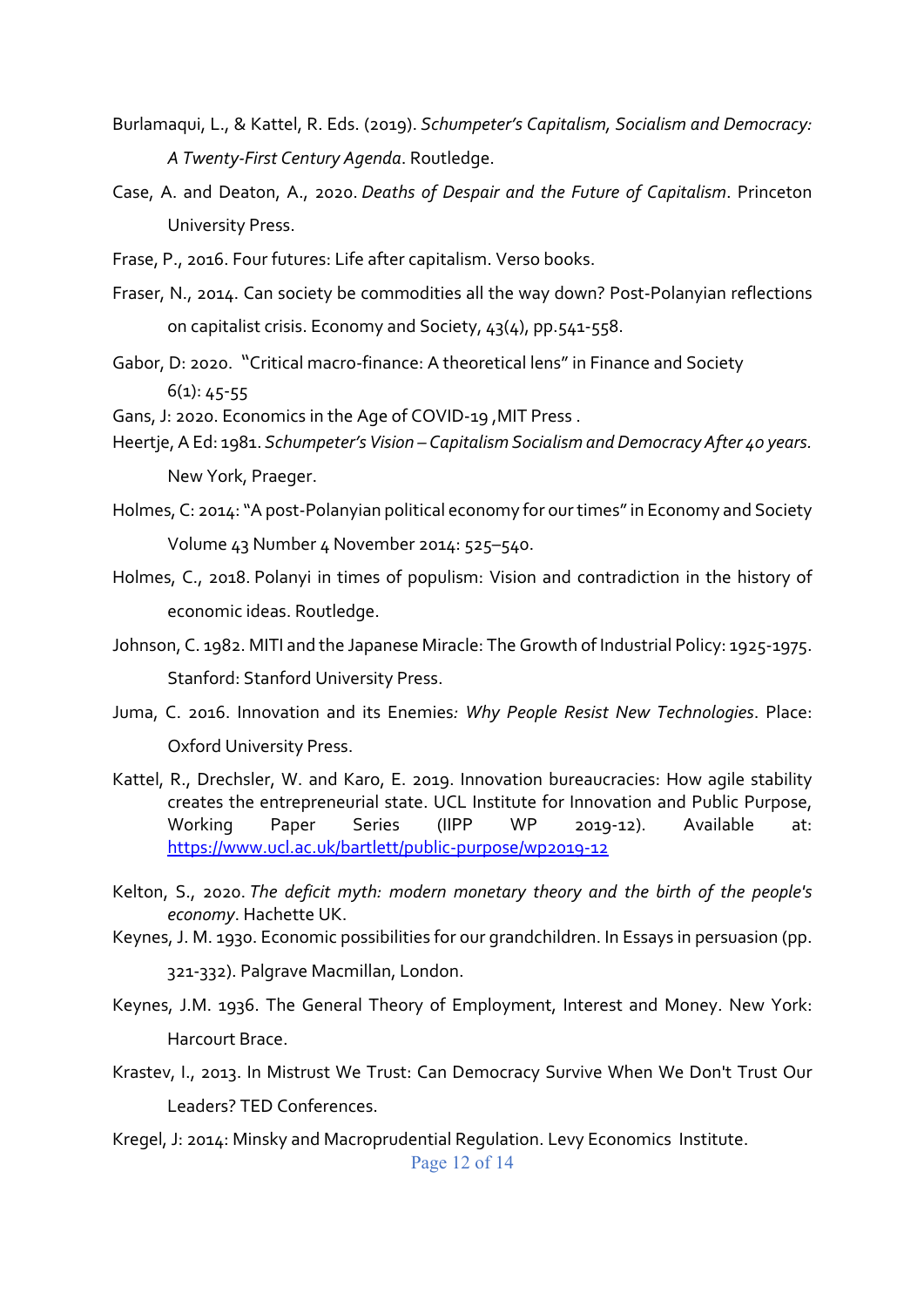- Lazonick, W. 1991. *Business Organization and the Myth of the Market Economy*. Cambridge. Cambridge University Press.
- Lazonick, W. and M. O'Sullivan. 2000. "Maximizing Shareholder Value: A New Ideology for Corporate Governance." *Economy and Society* 29(1), 13-35.
- Mahbubani: 2020 Has China Won? The Chinese Challenge to American Diplomacy: Kishore Mahbubani. PublicAffairs, New York.
- Mazzucato, M. 2013. *The Entrepreneurial State*. London: Anthem Press.
- Mazzucato, M. 2017. "Mission-Oriented Innovation Policy: Challenges and Opportunities." UCL Institute for Innovation and Public Purpose Working Paper, IPP WP 2017-01. https://www.ucl.ac.uk/bartlett/public-purpose/publications/2018/jan/missionoriented-innovation-policy-challenges-and-opportunities.
- Mazzucato, M. 2018. The Value of Everything. Making and Taking in the Global Economy. London Penguin.
- Mazzucato, M. 2021. Mission Economy: A Moonshot Guide to Changing Capitalism. Harper **Business**
- Micklethwait and Wooldridge:2020 The Wake-Up Call: Why the Pandemic Has Exposed the Weakness of the West, and How to Fix It. HarperVia
- Minsky: 1980: Can "It" Happen Again? Sharpe
- Minsky: 1986. a, Stabilizing an Unstable Economy, Yale, N. H.
- Minsky: 1986. b, "Money and Crises in Schumpeter and Keynes" in Wagner e Drukker eds. The Economic Law of Motion of Modern Society. CUP.
- Minsky: 1990. " Schumpeter: Finance and Evolution" in Heertje e Perelman. eds. Evolving Technology and Market Structures. Michigan.
- Minsky: 2013. Ending Poverty: Jobs, Not Welfare. Levy Economics Institute, NY.
- Mirowski, P., Plehwe, D. and Slobodian, Q. eds., 2020. *Nine Lives of Neoliberalism*. Verso Books.
- Mokyr, J. 2017. "The Past and the Future of Innovation: Some Lessons from Economic History." Research paper, Departments of Economics and History Northwestern University.
- Musacchio, A. and S.G. Lazzarini. 2014. *Reinventing State Capitalism*. Cambridge. Harvard University Press.